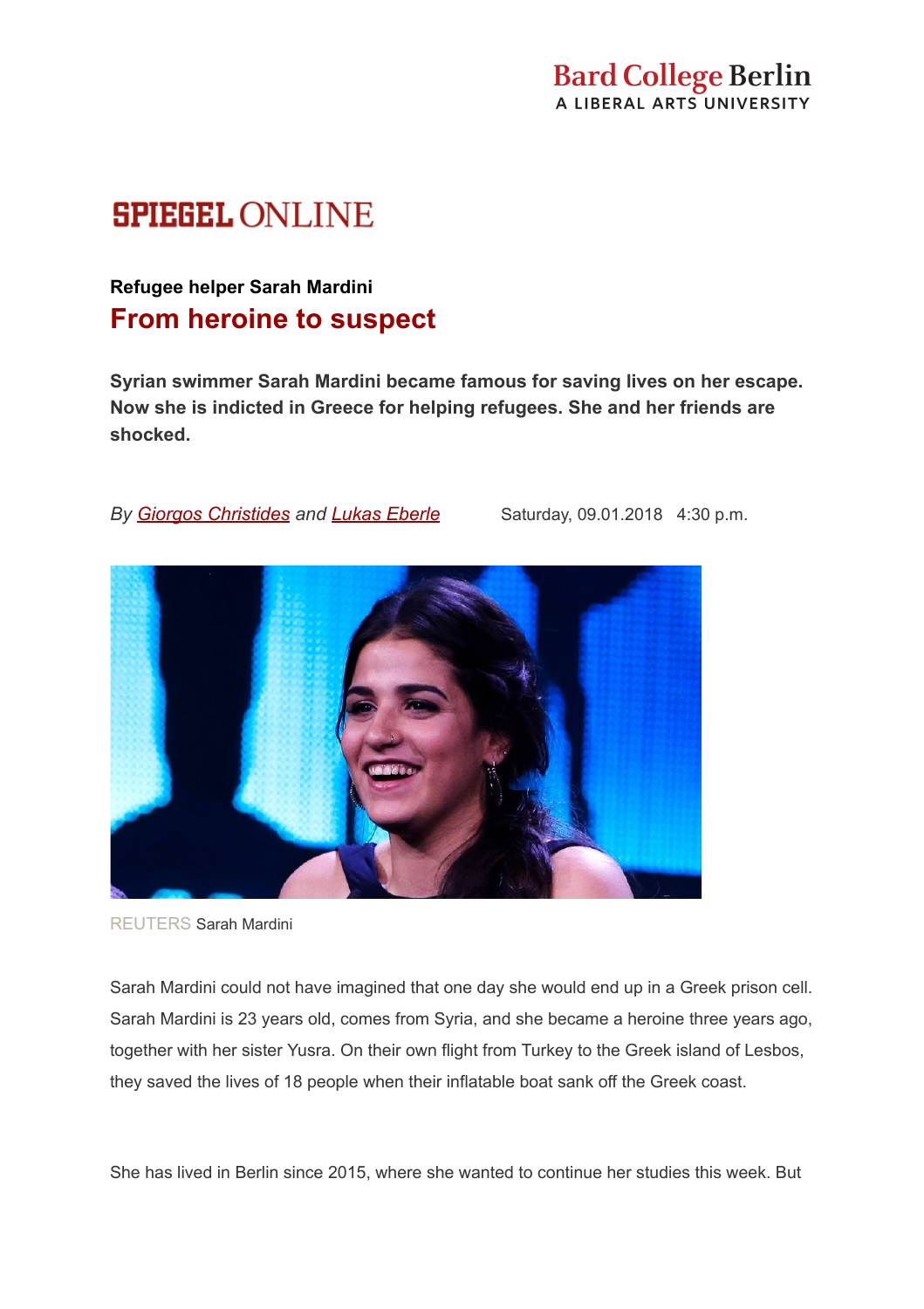she is being detained in Korydallos near Athens, the largest prison in Greece. On Tuesday last week, the Greek police arrested her on the island of Lesbos, shortly after she had finished her recent volunteer service for the Greek non-governmental organisation Emergency Response Center International (ERCI), which helps refugees.

The Greek authorities accuse her of some of the most serious crimes a volunteer in Greece has ever faced: she is supposed to be a member of a criminal network that facilitates the entry of illegal migrants. She is accused of human trafficking, money laundering and even espionage. According to her Greek lawyer, she is accused of five crimes and three offences.

How could that be? What did Sarah Mardini do wrong? Did she even do something wrong?

When SPIEGEL called Sarah Mardini in prison on Thursday, her youthful, lively voice sounds calm despite her difficult situation. She shows no signs of frustration, and her message is clear: "We have done nothing wrong. We were just helping other people."

#### **She wanted to help others out of gratitude**

Sarah Mardini's friends in Germany support her story. They say she was travelling back and forth between Berlin and Lesbos, the place where she almost died in 2015. She was lucky then, as she fled to Europe. That is why she wanted to help others now, out of gratitude, but also to process her own escape and her own fate. Sarah Mardini has been volunteering with ERCI for almost two years. On the coast of Lesbos, she helped hundreds of refugees who came across the sea on overcrowded inflatable boats. She gave the exhausted people water to drink, distributed blankets and dry socks until she was suddenly arrested last week.

It is not the first time that Sarah attracted international attention. The last time, however, the circumstances were much more pleasant. She and her younger sister Yusra won hearts and headlines in August 2015. At that time the young women from Damascus had fled to Europe.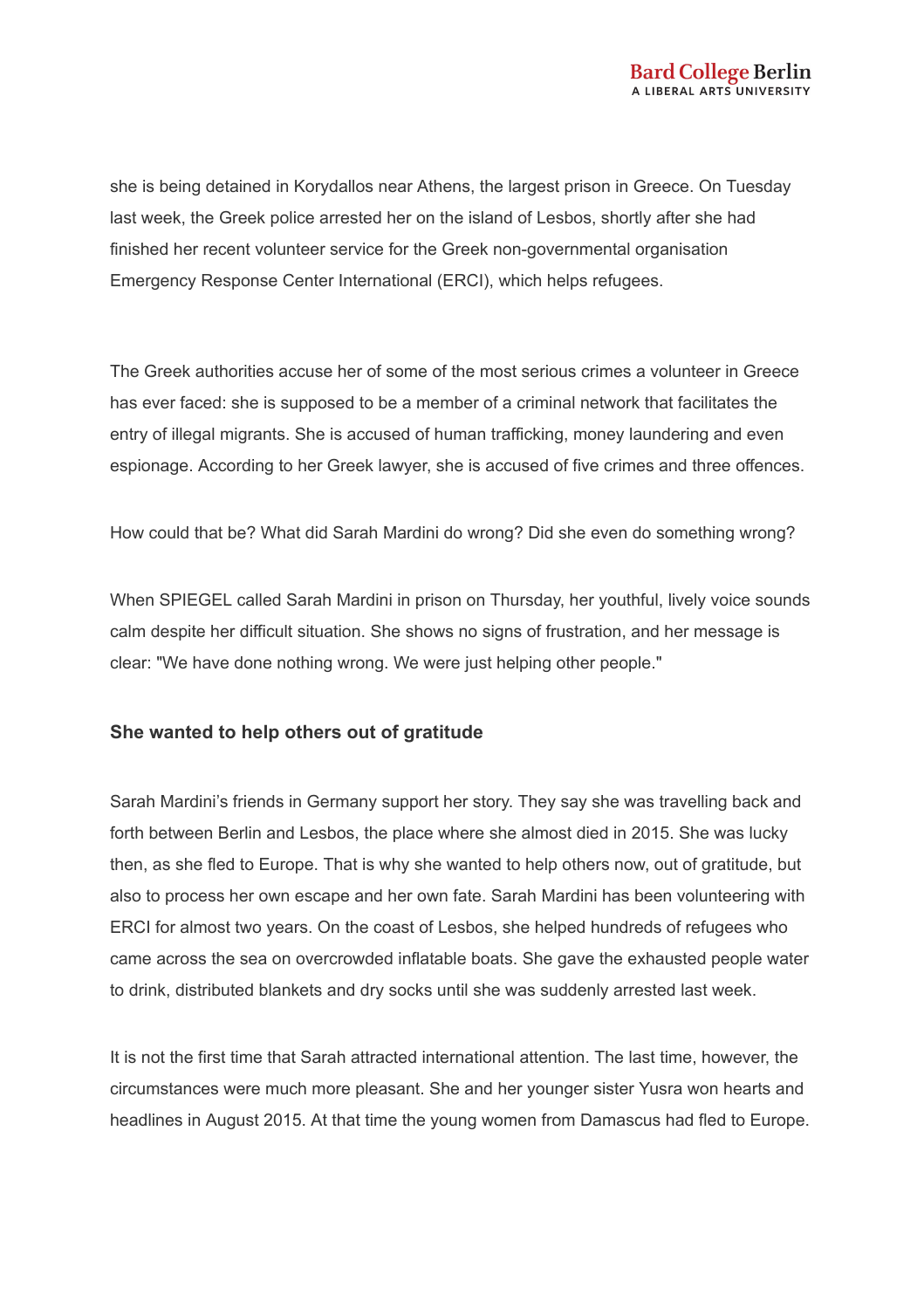

AFP Sarah and Yusra Mardini at the Bambi Awards Ceremony

Sarah Mardini grew up in Saruja, a district of Damascus. She and her younger sister Yusra learned to swim early; her father worked as a coach. The sisters had talent. They competed for the Syrian national team. Then the civil war destroyed their youth. The family moved every few months, depending on which part of Damascus was the least life-threatening. Eventually they could no longer stand it when the bombs hit. Their father organized 10,000 dollars for Sarah and Yusra. The daughters were to flee to Europe to have a better life there.

Shortly after, they sat in a boat with other refugees sailing from the Turkish coast towards Lesbos. After a few minutes the outboard engine went off. Sarah and Yusra let themselves slide into the water and swam off. They pulled the boat behind them on a rope. They swam for their lives and helped to save the lives of the remaining passengers. After hours the group arrived on the other shore, on Lesbos, in Europe.

# **To the Olympic Games in Rio as a swimmer**

Sarah and Yusra finally made it to an emergency shelter in Berlin. They asked a translator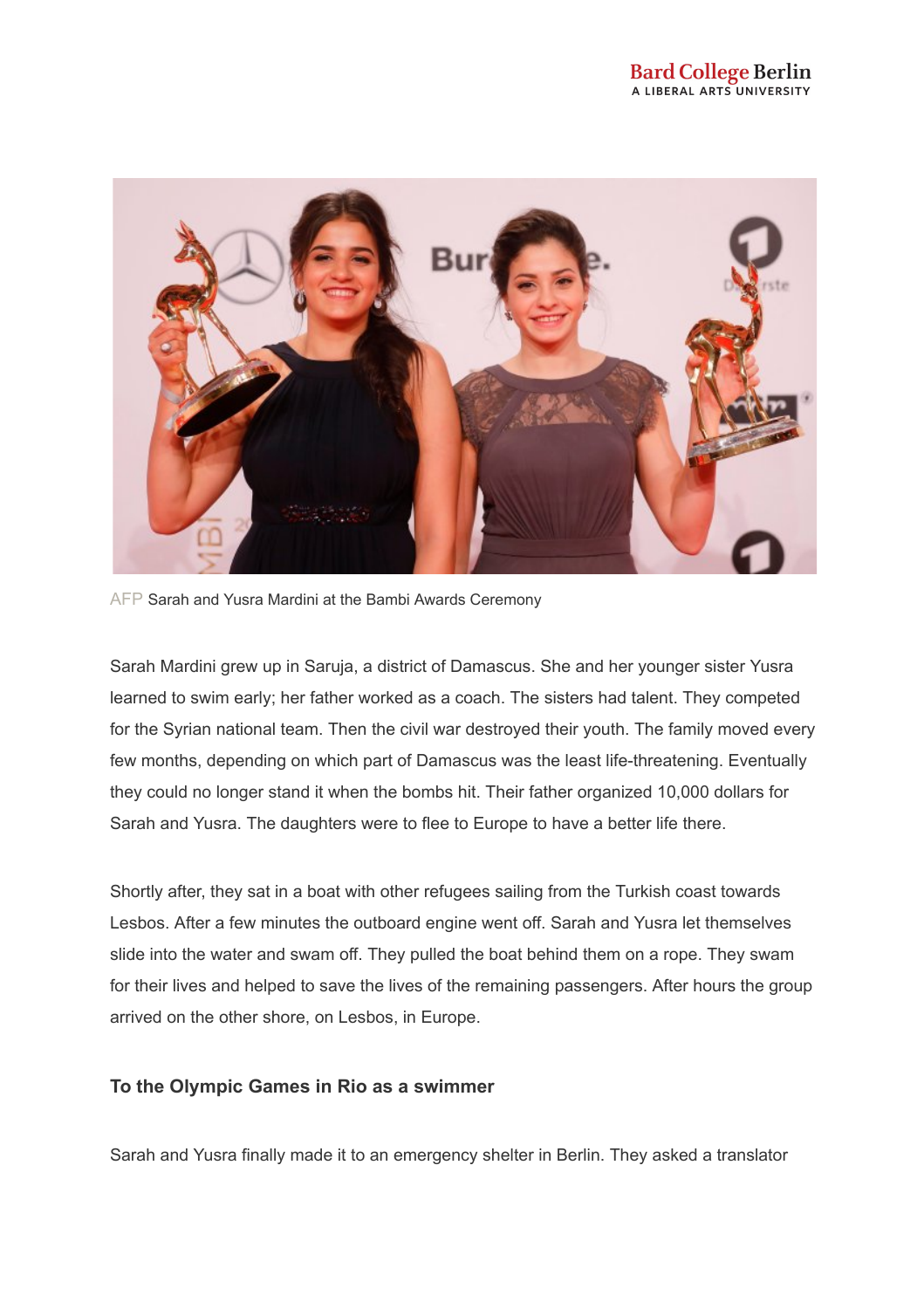whether there was a swimming club nearby. A little later they trained with "Wasserfreunde Spandau".

The story of the sisters who had towed a boat full of refugees ashore was spreading around the world. Yusra started at the 2016 Olympic Games in Rio de Janeiro. She became the face of the Olympic refugee team created by the International Olympic Committee. Yusra is now an ambassador for UNHCR. She gives lectures all over the world, met the Pope and Barack Obama and is training for the 2020 Olympic Games in Tokyo.

Sarah had to end her swimming career because of an injury. A year ago she started her studies at Bard College Berlin, where she received a full scholarship. The university supported Sarah's missions on Lesbos. She was able to take a leave of absence to help refugees in Greece.

#### **The accusations leave her stunned**

When she waited at Mytilini airport in Lesbos for her flight to Athens on August 21 she was on her way back to university, Sarah Mardini tells us on the phone. "I was looking forward to my new semester at Bard College. The night before I had been out with friends and had hardly slept." Police approached her at the departure gate and told her she was not allowed to board, she had to come with them. "I asked them: Why? I have a passport. But I stayed calm, followed them and they took me to a detention facility at the airport."

Shortly afterwards another volunteer from the non-governmental organisation ERCI was taken to her cell: the German citizen Sean Binder, who is charged with the same accusations, together with a Greek employee of the same NGO. Binder's mother told SPIEGEL that her son had been helping refugees because his father came from Vietnam and fled by sea to Thailand during the war.

Yet they are all accused by the Greek authorities of serious crimes. This includes intercepting the radio traffic of the Greek coastguard and the EU border agency Frontex and using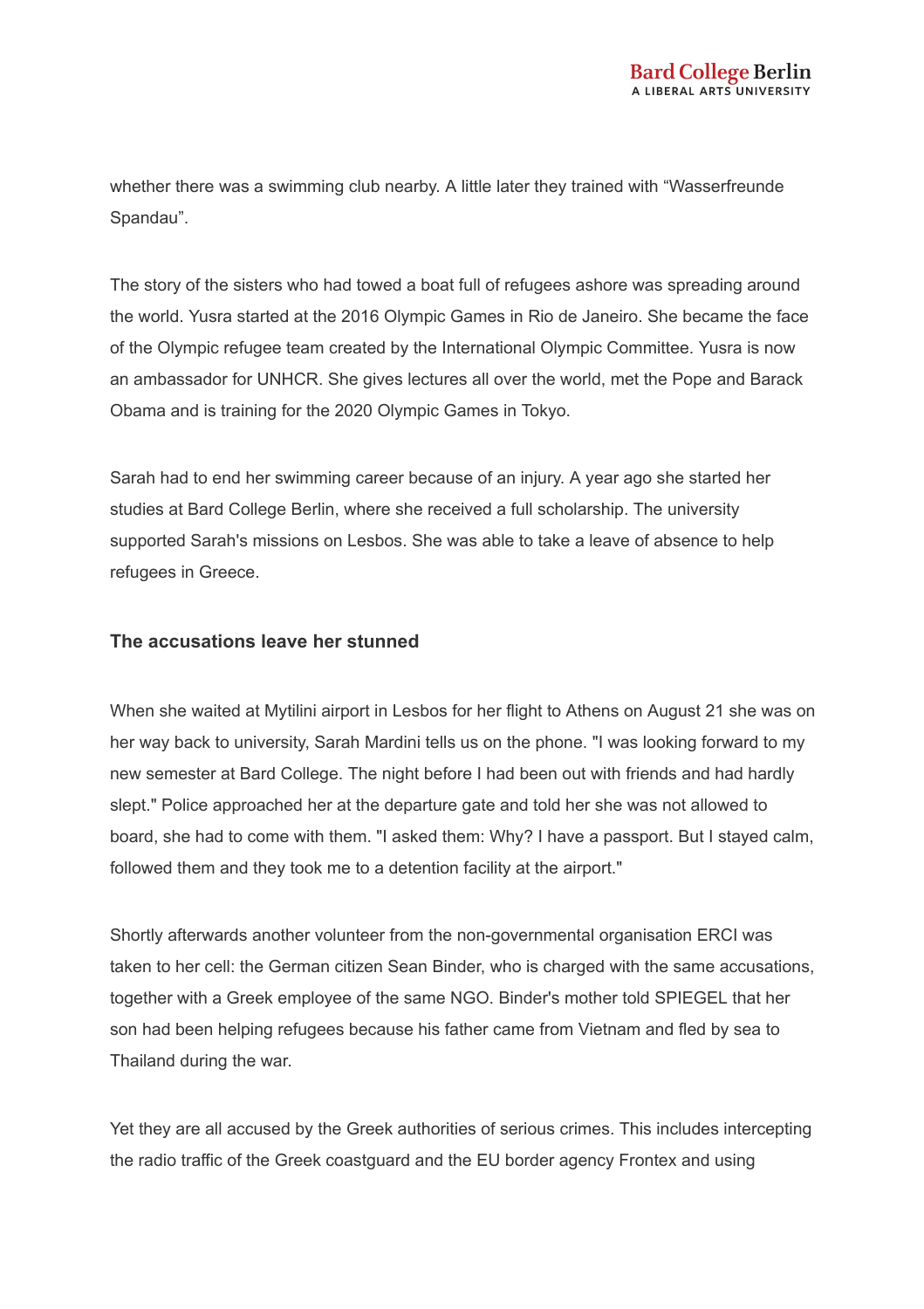"encrypted social network apps" to obtain confidential information about arriving migrants from Turkey.

# **Greek police call the accused "a criminal organization"**

Sarah Mardini says the accusations bewildered her. "They asked me why I was back on Lesbos whereas I am living in Germany. I told them that Arabic translators are needed here, that I am trained as a lifeguard and can help people. They asked us about the radio we use but everyone has one and we only listen to open channels. They wanted to know why we were using WhatsApp as if that was a crime."

The Greek police claim that their investigation of the Greek aid organisation ERCI was "comprehensive". They speak of 30 accomplices, including 24 foreigners. Local sources describe the relief organisation as one of the first NGOs to take action in Lesbos because of the refugee crisis. The NGO supported rescue operations by Frontex and the coast guard and offered medical aid in Moria, the largest and most notorious Greek refugee camp.

The Greek police call the accused "a criminal association" that is said to have been active "at least since the end of 2015" and "provided direct assistance to organised smuggling networks". Their aim was to make profits through financial and in-kind donations.

Like most volunteers, Sarah Mardini publicly called for donations for the NGO. On August 8th she posted on Facebook: "If each of you donates only one or five euros, I am sure we can achieve our common goal of donating 15,000 euros for the people who need help in the refugee camp Moria".

# **An allowance of 100 euros per week**

If the Greek police cannot prove that such appeals for donations were in fact self-interest, they will probably have a hard time with their accusations against the NGO. Independent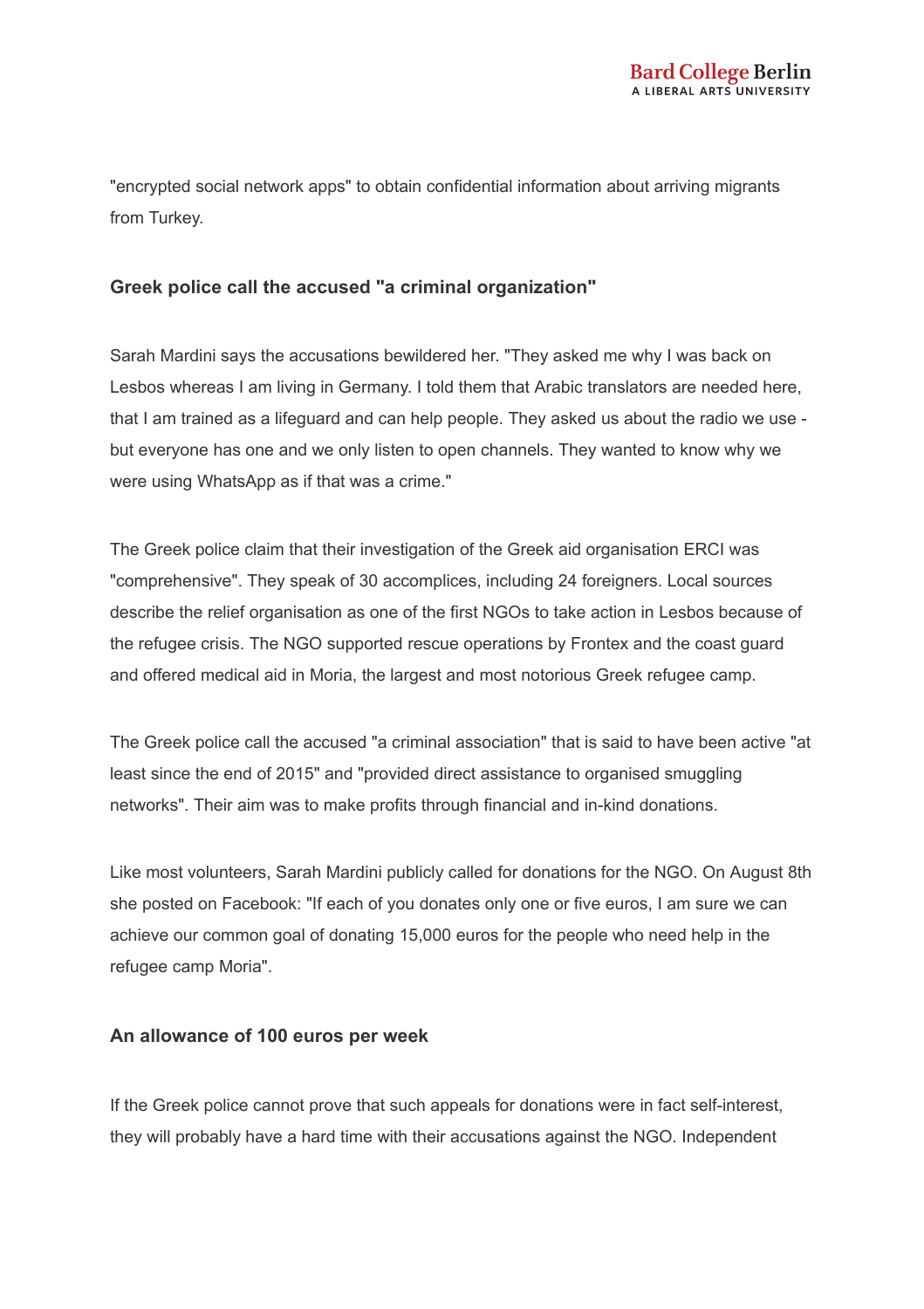Greek legal experts share this view.

Sarah Mardini says she never had the impression that something is wrong with the NGO. "I would trust ERCI with my life. We have very strict rules. We have worked closely with the authorities. Everyone in Lesbos knows us. Instead of checking our phones, the police should have looked at us as human beings to see who we are and what we stand for."

Sven Spannekrebs is a coach with "Wasserfreunde Spandau". He knows Sarah Mardini since she joined his club in 2015 and they are now good friends. A few weeks ago Spannekrebs travelled to Lesbos to visit Mardini on her mission. He says that she helped to organize the refugee camps. She translated, treated wounds and collected donations via Facebook. Spannekrebs says that the money was used to buy about a dozen washing machines for the camp. At night, Mardini and and her fellow volunteers observed the coast of Lesbos. They would immediately sound alarm when a refugee boat appeared on the horizon. Mardini did the job on a voluntary basis, says Spannekrebs. She only received an allowance of 100 euros per week.

The Greek authorities' crackdown on volunteers is new. It suggests that an example is being set to curb the activities of volunteers in Lesbos.

#### **It can take months before a trial date is set**

It is hard to tell how long Mardini has to stay in prison. If the allegations were to be confirmed in court, she would probably have to go to prison for years. Because of the seriousness of the charges, there will be a trial in any case. Her lawyer has now filed an application to release her for the duration of her proceedings. However a decision is not expected before the end of next week and it could take months before a trial date is set.

In Germany, politicians have already become aware of the Sarah Mardini case. Upon request, the Office of the Federal President announced that the case was known to Federal President Frank-Walter Steinmeier. It was now "up to the German government to resolve the